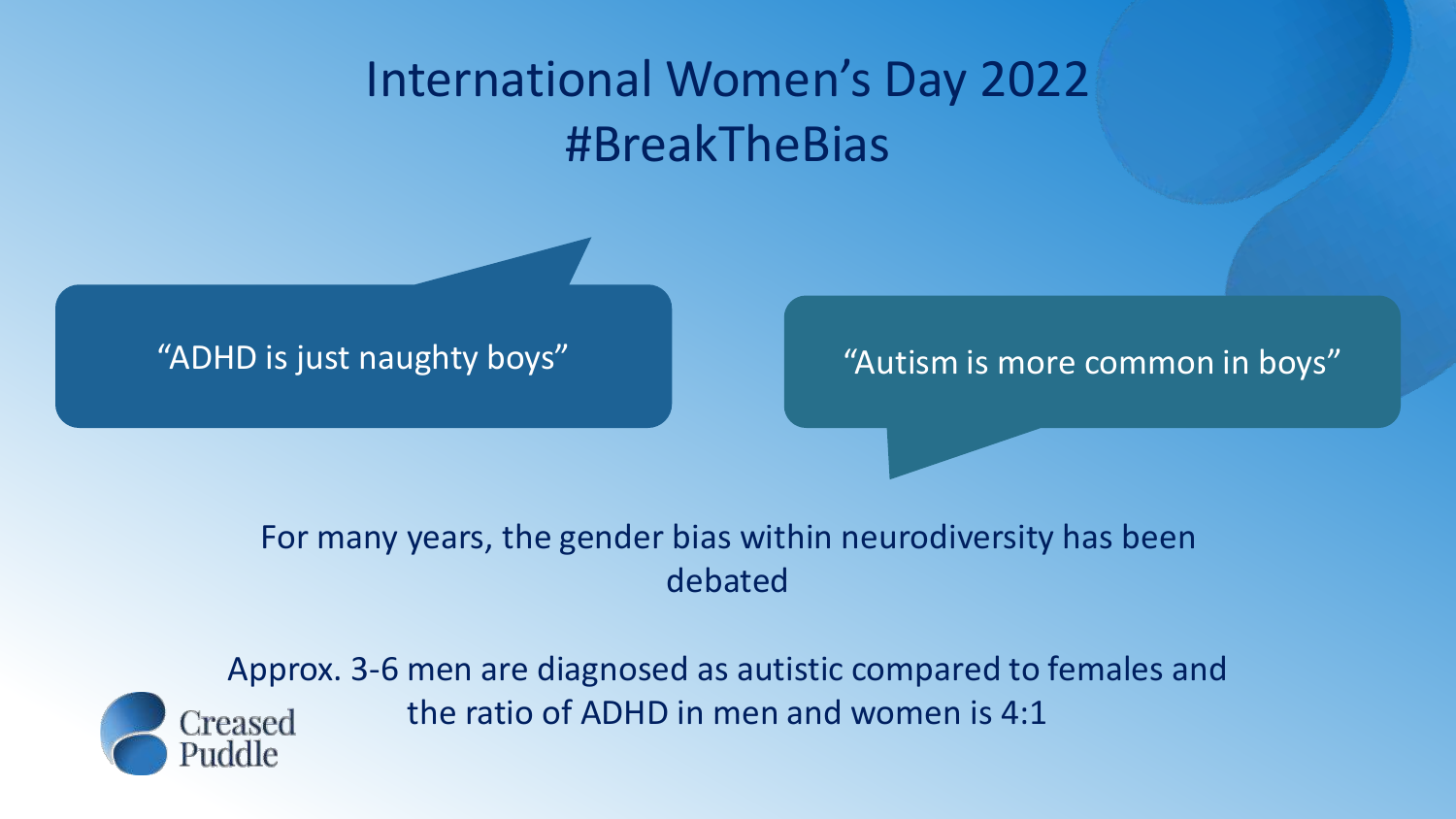Most, if not all, diagnosis criteria for neurodivergent conditions have been developed using male characteristic presentation

### **Misdiagnosis**

Thousands of neurodivergent women remain undiagnosed, which has been attributed to the diagnostic process

Many autistic women are diagnosed with bipolar, depression and anxiety before receiving an autism diagnosis

Eating disorders are common in neurodivergent women, but there is often no explanation related to neurodivergence

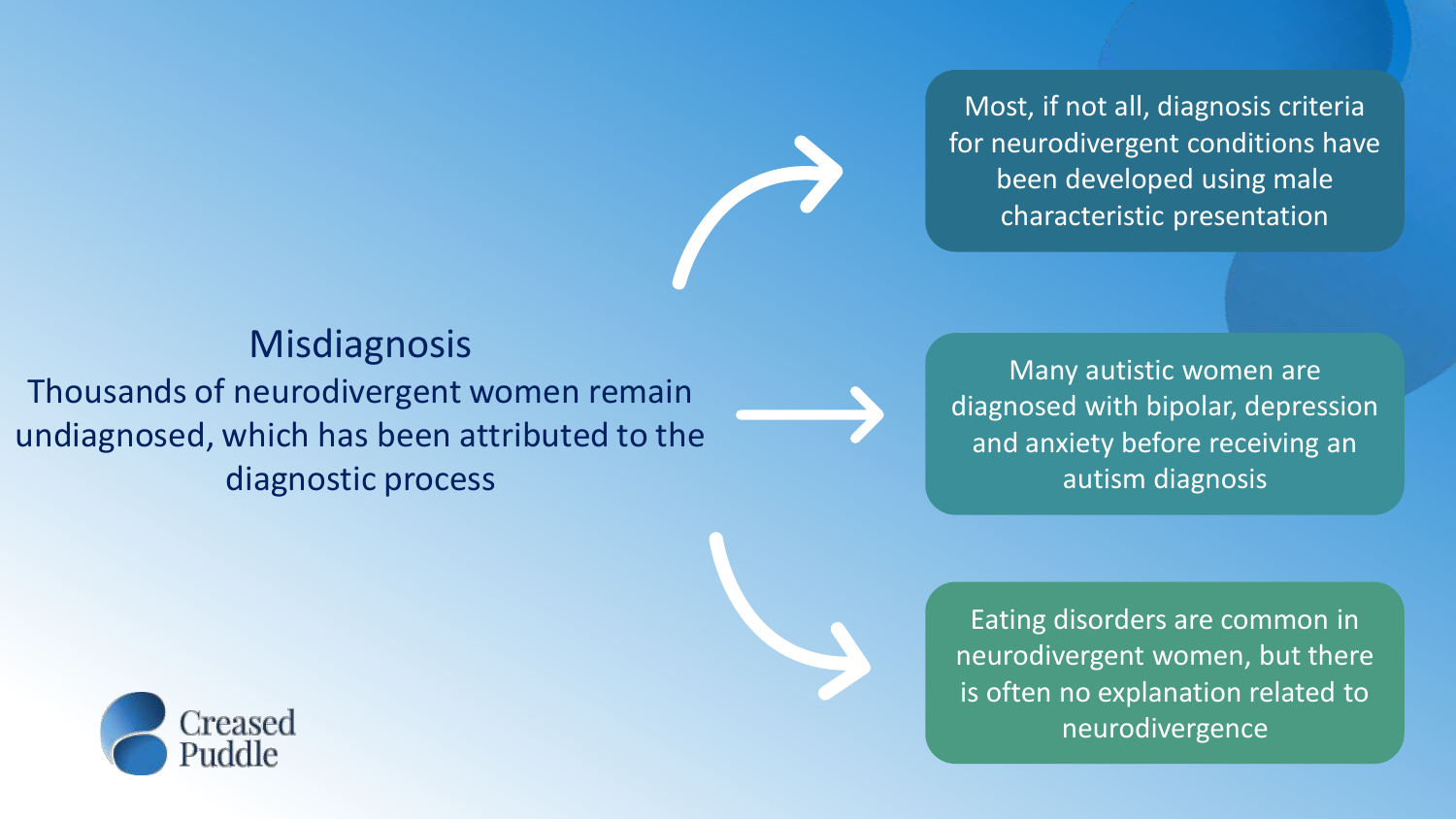

Special interests in autistic girls are more likely to coincide with the enjoyment of activities frequently associated with young girls, like collecting dolls

Some dyspraxic women have reported to struggle applying makeup and wearing high heels

## Misunderstood

The way neurodivergent characteristics are displayed in women are often mistaken and misunderstood

Women and girls with ADHD are often 'chatterboxes', compensating for their differences





While some autistic girls can be 'shy', many can have close friendships, as well as an interest in making friends